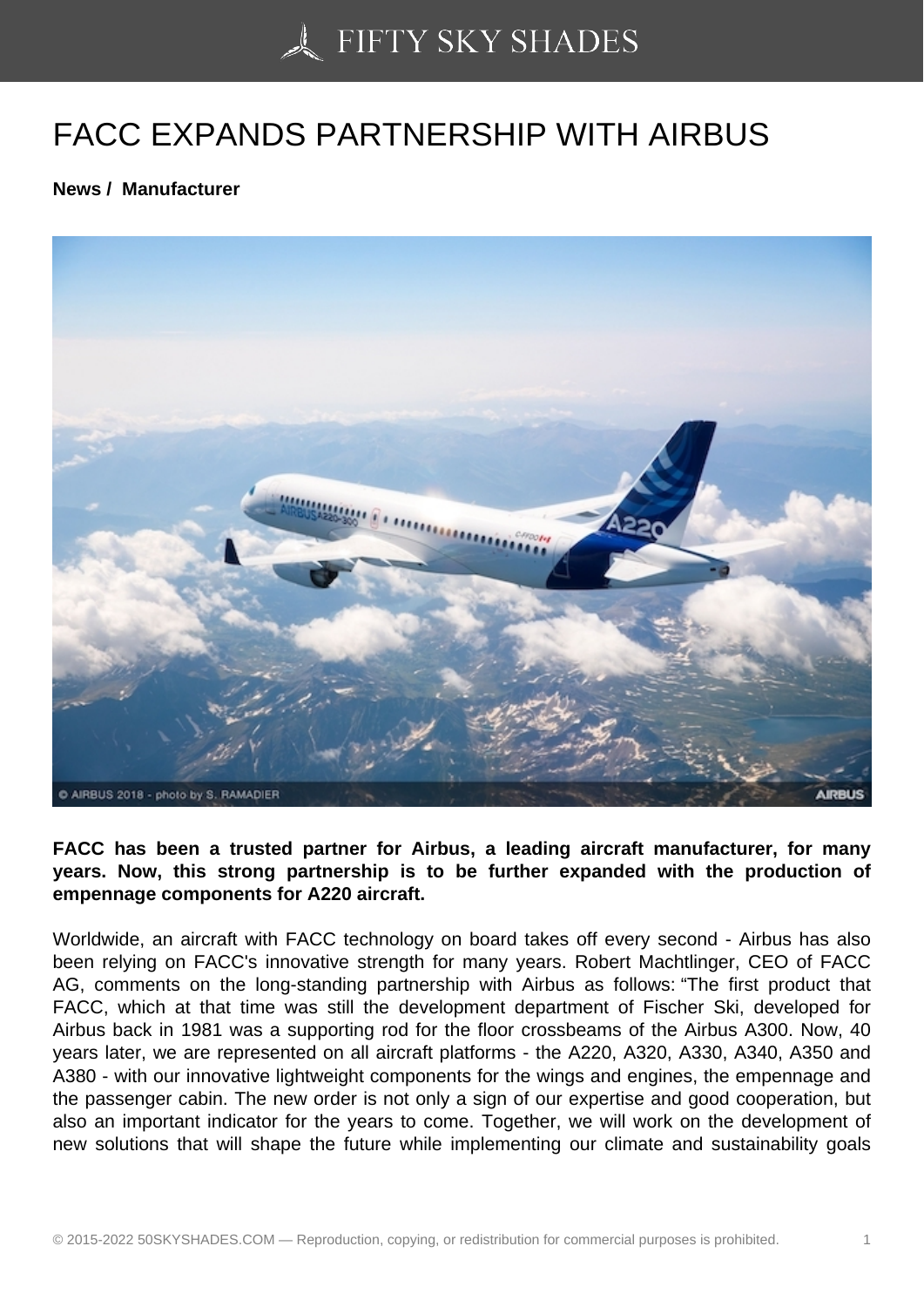step by step."

## **Sustainably strengthening the location**

With the production of empennage components of the A220 aircraft, FACC is further expanding its know-how and safeguarding attractive jobs and thus its prominent role as a leading company in the region. "In order to establish ourselves as an innovative, stable and reliable partner to Airbus as well as to other major customers, FACC has invested more than 500 million euros in its plants and in highly automated facilities over the past 10 years. This is also a commitment to the location and to our crew,"emphasizes Robert Machtlinger. "The state of Upper Austria has always been at our side as a close partner during these challenging times. With the new order from Airbus, we are now particularly pleased to be able to create new jobs and thus sustainably strengthen the region," states Machtlinger.

### **Exploring successful paths together**

The Airbus A220 aircraft also impress with state-of-the-art technology, and are the most efficient in their class thanks to low operating costs and noise emissions. The new order for this successful aircraft family positions FACC as an important long-term technology partner to Airbus and supports the company's growth strategy for the future.

### **Strong performance, strong Upper Austria**

Governor Thomas Stelzer was also visibly impressed by the innovative strength of the Ried-based aerospace group on the occasion of the signing of the contract between FACC and Airbus: "As one of the leading international technology companies in the aerospace market, FACC AG is a driver of innovation for our industrial province of Upper Austria, and for the region of Ried in particular. This fantastic new project is further proof of the high level of expertise that FACC has been delivering for decades. My warmest congratulations on expanding the cooperation with Airbus, which is not only of great significance to FACC. The fact that Airbus, a leading aircraft manufacturer, is placing its trust in Upper Austrian product diversity, competence and quality is a strong sign for our business location."

With this new order, FACC is further expanding its close cooperation with Airbus in the Aerostructures segment, and thus consolidating its strong position in the aviation industry in the long term. FACC is the sole supplier for the A220 rudder and elevator. The first components will be delivered in early 2022. With its consistent growth strategy and clear commitment to top performance, the aerospace group is breaking new ground together with its partners and is already working today on the innovations of tomorrow - to make international airspace not only safer and more efficient, but also more environmentally friendly and sustainable.

#### **A220 empennage components as primary structures for Airbus**

The project comprises the manufacture and assembly of the rudders and elevators, and represents another milestone for FACC in its partnership with Airbus. "Technological leadership as well as the move towards more complex aircraft structures is a central topic in the aircraft industry, and we have been working on this intensively for years. FACC has achieved an internationally leading role as a result of vigorous research and development work," says Robert Machtlinger. "This is certainly one of the main reasons why Airbus now uses FACC's know-how for the empennage components of the A220."